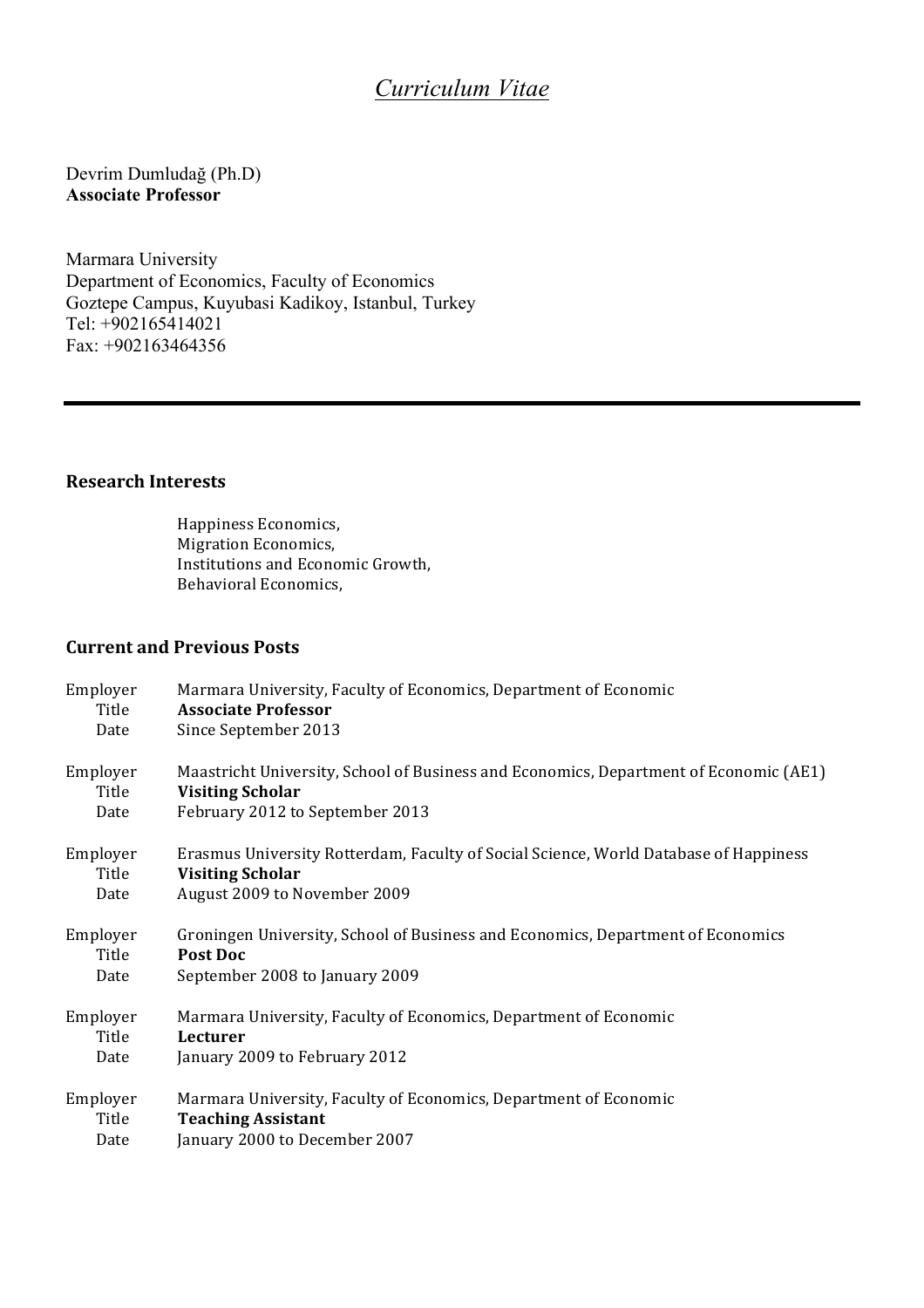#### **Other Academic Experiences**

- 2013 **Participant,** Summer School, Robert Schuman Centre for Advanced Studies Migration Policy Center, (June 15-29)
- 2009 **Participant**, Xiamen Workshop on Institutional Analysis, Xiamen, China. (sponsored by the Ronald Coase Institute and co-sponsored by Wang Yanan Institute for Studies in Economics, Xiamen University), December 13-19.
- 2009 **Participant,** ESF (European Science Foundation) Globaleuronet, Summer School 'Growth and *Globalization: Hardships, Barriers and Economic Policies'* (University of Lisbon, 2009), June,  $29 - \text{Iulv}$ , 3
- 2009 **Participant**, ESNIE 2009, the eighth session of the European School on New Institutional Economics in Cargèse (Corsica) 18-22 May.
- 2007 **Participant,** Globaleuronet Summer School Why (Not) Europe? Sources of Modern Economic *Growth in Historical Perspective*. Tartu University, Estonia. July 29, August 4.
- 2006 **Participant,** Summer School of the Marie Curie Research Training Network 'Unifying the *European Experience: Historical Lessons of Pan-European Development'*: Economic Growth in the Extremely Long Run, European University Institute, Florence, Italy, June,  $26 -$  June  $30$ .

# **Education**

| Degree      | Ph.D. Degree                                                                           |
|-------------|----------------------------------------------------------------------------------------|
| Date        | November 2007                                                                          |
| Institution | Boğaziçi University                                                                    |
| Thesis      | Foreign Direct Investment in Developing Economies and Turkey; the Role of Institutions |

| Degree      | M.A. degree                                                             |
|-------------|-------------------------------------------------------------------------|
| Date        | August 2002                                                             |
| Institution | Boğaziçi University                                                     |
| Thesis      | The Political Economy of Foreign Direct Investment in Turkey, 1950-1980 |
|             |                                                                         |

| Degree      | <b>Bachelor</b>    |
|-------------|--------------------|
| Date        | August 1998        |
| Institution | Marmara University |
| Field       | Economics          |

#### **Publications (Peer-reviewed Articles in English)**

- 2016 Dumludağ, D., Gökdemir, Ö. & Giray, S. *Income comparison, collectivism and life satisfaction in Turkey*. Quality & Quantity. DOI 10.1007/s11135-015-0185-1
- 2015 Dumludag, D., *Consumption and life satisfaction at different levels of economic development.* International Review of Economics. DOI 10.1007/s12232-015-0226-z
- 2014 Dumludag, D., *Satisfaction and Comparison Income in Transition and Developed Economies.* International Review of Economics. -. DOI 10.1007/s12232-014-0201-0 sf 1-26.
- 2013 Dumludag, D. *Life Satisfaction and Income Comparison Effects in Turkey*. Social Indicators Research. 3. 114. pp. 1199-1210
- 2012 Gokdemir, O & Dumludag,, *Life Satisfaction of Turkish and Moroccan Immigrants in the Netherlands: the role of Absolute and Relative Income.* Social Indicators Research. no 3. vol 106 pp 407-417
- 2011 Dumludag, D. & Durgun, B., *An Economy in Transition: Izmir (1918 – 1938).* Middle Eastern Studies. no 6. vol 47 pp 923-945
- 2010 Gokdemir, O. & Dumludag, D., *Happiness of Turkish and Moroccan Immigrants in the Netherlands*. The International Journal of Interdisciplinary Social Sciences. no 6. vol 5 pp -
- 2010 Dumludag, D., A Comparison of Foreign Direct Investment in Turkey and Egypt: *Motivations and Obstacles*. Marmara Üniversitesi İ.İ.B.F. Dergisi. no 2. vol 29 pp 153-172.
- 2009 Dumludag, D., An Analysis of the Determinants of Foreign Direct Investment in Turkey. Journal of Business Economics and Management. no 1, vol 10 pp 15-30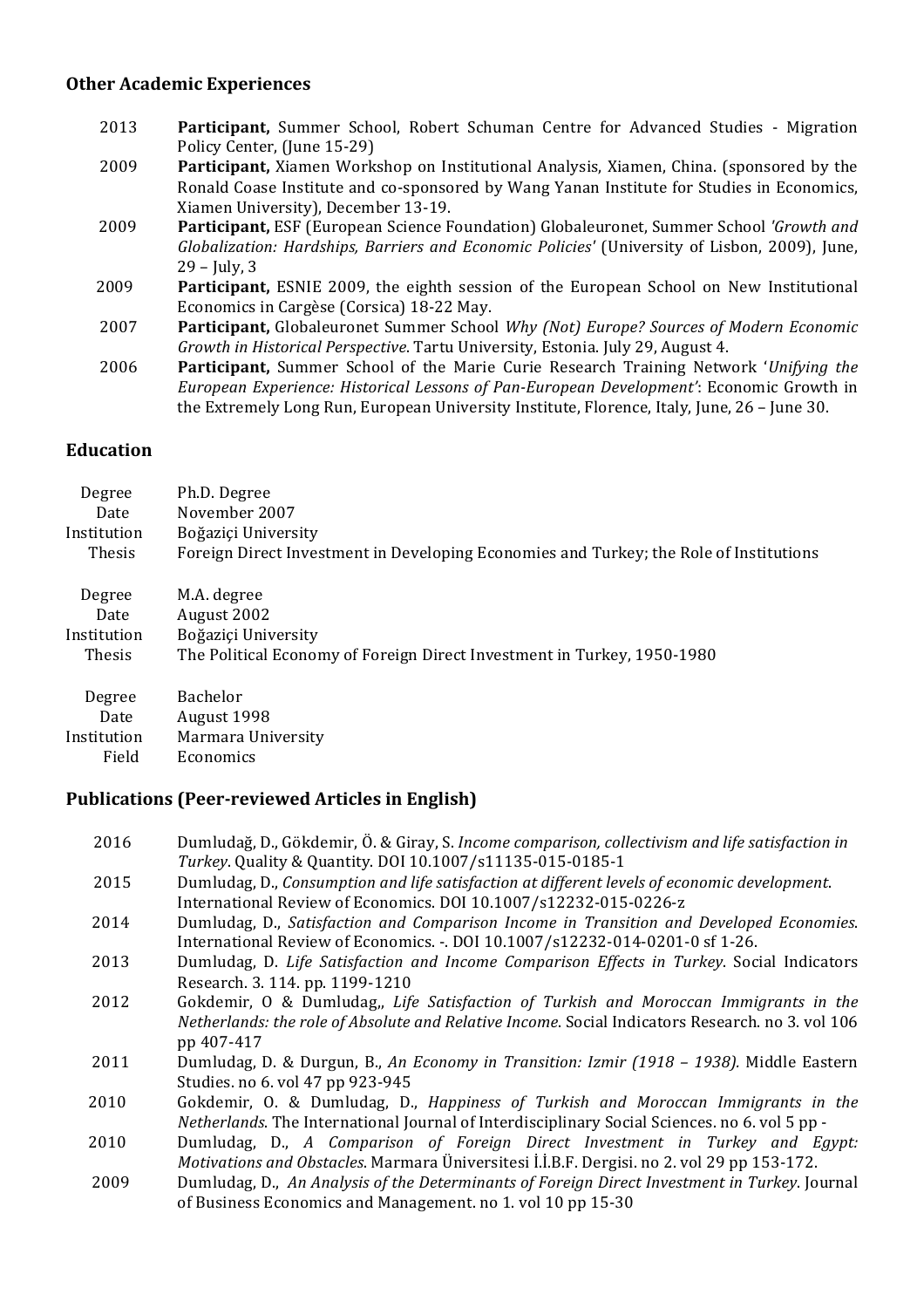- 2007 Dumludag, D. & Sukruoglu, D., *The Impact of Macroeconomic and Institutional Variables on* Foreign Direct Investment Flows in Emerging Markets. Marmara Üniversitesi İİBF Dergisi. no 2. Vol. 23
- 2005 Dumludag, D., *Foreign Direct Investment in Turkey, 1950-1980: A Comparative Study.* Öneri. no 1. vol 26

#### **Working Papers**

- 2017 Cerci, Pervin, Ahu., Dumludag, D.,, Life Satisfaction and Job Satisfaction among University Faculty: The Impact of Working Conditions and Academic Performance of Research Assistants (available upon request)
- 2015 Dumludag, D., Gokdemir, O., & Vendrik, M., Relative income and life satisfaction of Turkish immigrants: the impact of a collectivistic culture. IZA Discussion Paper
- 2012 Gokdemir, O & Dumludag, D.Subjective well-being among ethnic minorities: the Dutch case, MPRA Paper, MPRA No: 38691.

# **Chapters in Books (in English)**

2010 Dumludag, D., *The Quality of Institutions and Multinational Corporation: The Political Economy* of Foreign Direct Investment in Turkey. Understanding the Process of Institutional Change in Turkey: A Political Economy Approach. Cetin, T. & Yılmaz, F. (Ed) Nova Science Publishers (pp 131-158). New York.

#### **Participation on Research Projects**

#### **National Projects**

2017 Project Manager, "Incentives and Pricing Among Secondary Students: Auction Experiments" Since 2013 **Director**, "Financial Literacy Education Project", Financed and supported by Is Bank Museum of Turkey 2015-2017 **Researcher**, "PESTLE analysis for University Strategic Plans for Sustainability", Marmara University Scientific Research Division Project 2015-2017 **Researcher,** The analysis of transformation of education strategies of leading universities in the world, Marmara University Scientific Research Division Project 2015-2016 Project Manager, "Consumption, Relative Consumption and Happiness" in Turkey Marmara University Scientific Research Division Project

#### **International Projects**

- 2009 **Researcher**, "*The happiness of Turkish and Moroccan Immigrants in the Netherlands*", (funded by TUBITAK, Turkish Science Foundation)
- 2012 Project Manager, "Relative Income Hypothesis and the Happiness of Turkish Immigrants in the Netherlands", funded and supported by (TUBITAK, YOK – Higher Education Council, Turkey, Ministry of Foreign Affairs, Turkey, NOW, the Netherlands

#### **Awards and Fellowships**

- 2014 2016 Award The Scientific and Technological Research Council of Turkey-Encouragement Award of International Scientific Publications
	- 2013 **Fellowship** Robert Schuman Centre for Advanced Studies Migration Policy Center
	- **2013 Award** One of the five winning submissions (2013) Bessensap film competition NWO (The Dutch Organisation for Scientific Research)
- 2012 - 2013 **Research fellowship** TUBITAK research fellowship no 2219 (2012-2013)
	- 2009 **Mention Award** Awarded an Honorary Mention in the "Doctoral Dissertation" in the prize competition for research on the History of Banking and Finance 2008-2009 December 2009. (Ottoman Bank Museum Istanbul, Turkey)
		- 2009 **Fellowship** Ronald Coase Institute Fellowship (2009)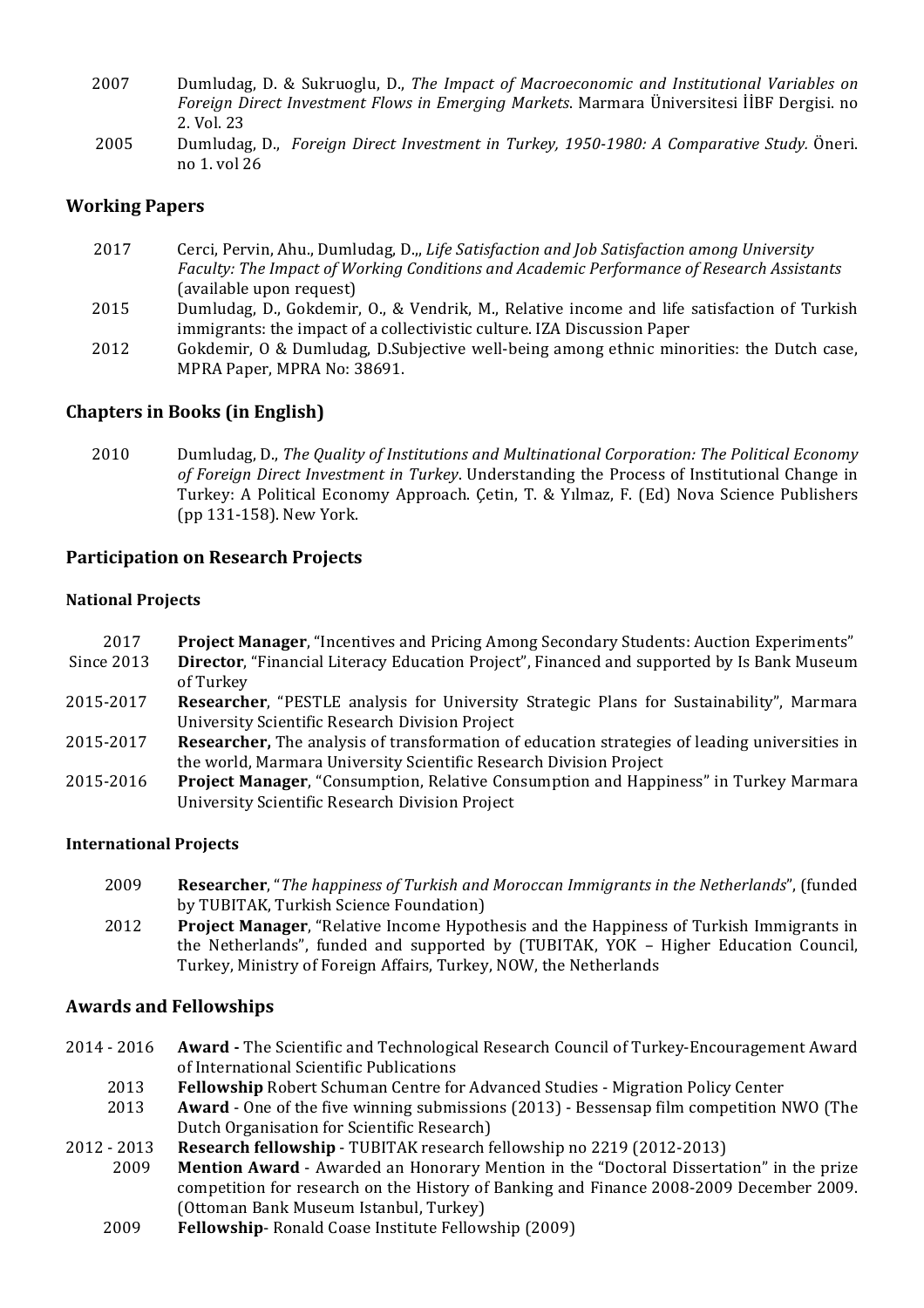- 2009 **Exchange Grant** ESF Exchange Grant (2009)
- 2009 **Post-Doc Grant** within the framework of the ESF Activity entitled 'Globalizing Europe Economic History Network' (2008)
- 2007 **Full wee waiver** UE-funded RTN network Unifying Europe, and the ESF-funded Globaleuronet network (2007)
- 2007 **Scholarship** Boğazici University Foundation, Scholarship Academic Activities
- 2006 **Scholarship** First Summer School of the Marie Curie Research Training Network 'Unifying the European Experience: Historical Lessons of Pan-European Development': Economic Growth in the Extremely Long Run.
- 2005 **Mention Award** from YASED (International Investors Association) Research Competition VI for the article : "Doğrudan Yabancı Yatırımlarda Devlet - Özel Sektör İliskisi : Sivil Tonlum Örgütlerinin Rolü.

#### **Presentations**

#### **Seminar Invitations**

- 2016 Koç University, Istanbul
- 2016 Istanbul Technical University
- 2015 Marmara University
- 2015 Erasmus University Rotterdam
- 2013 University of Liege
- 2013 MFSoS/UNI-MERIT
- 2012 UNI-MERIT
- 2012 Erasmus University Rotterdam

#### **Conferences and Presentations**

- 2017 HEIRS, Rome; EHERO, Rotterdam; ISQOLS, Innsbruck, ECONanadolu, Eskişehir
- 2016 ISQOLS, Seoul; HEIRS, Rome, IAAEU, Trier
- 2015 ESPE, Izmir, ESNIE, Corsica
- 2014 TMC, London: EALE, Liubliana
- 2013 HEIRS, Rome,
- 2010 ICISS, Cambridge; ISNIE, Stirling
- 2009 ESNIE, Corsica
- 2007 EHES, Lund

#### **Organization of International conferences**

| 2017 | Scientific Committee, International Conference on Economics, Finance and Management, |
|------|--------------------------------------------------------------------------------------|
|      | Istanbul                                                                             |
| 2017 | Advisory Committee & Organizational Committee, ICOPEC, Belgrade (International       |

- Conference of Political Economy)
- 2016 **Scientific Committee & Organizational Committee**, ICOPEC, Istanbul

# **Referee Activities**

| Conference | <b>ICOPEC 2016</b>                                                      |
|------------|-------------------------------------------------------------------------|
| Project    | TUBITAK Research Project Panel 2017                                     |
| Project    | <b>TUBITAK Research Project Panel 2016</b>                              |
| Journal    | WORLD DEVELOPMENT                                                       |
| Journal    | Journal of Economic Psychology                                          |
| Journal    | <b>Applied Financial Economics</b>                                      |
| Journal    | METU studies in development                                             |
| Journal    | Journal of Happiness                                                    |
| Journal    | Social Indicators Research                                              |
| Journal    | Boğaziçi Journal: Review of Social, Economic and Administrative Studies |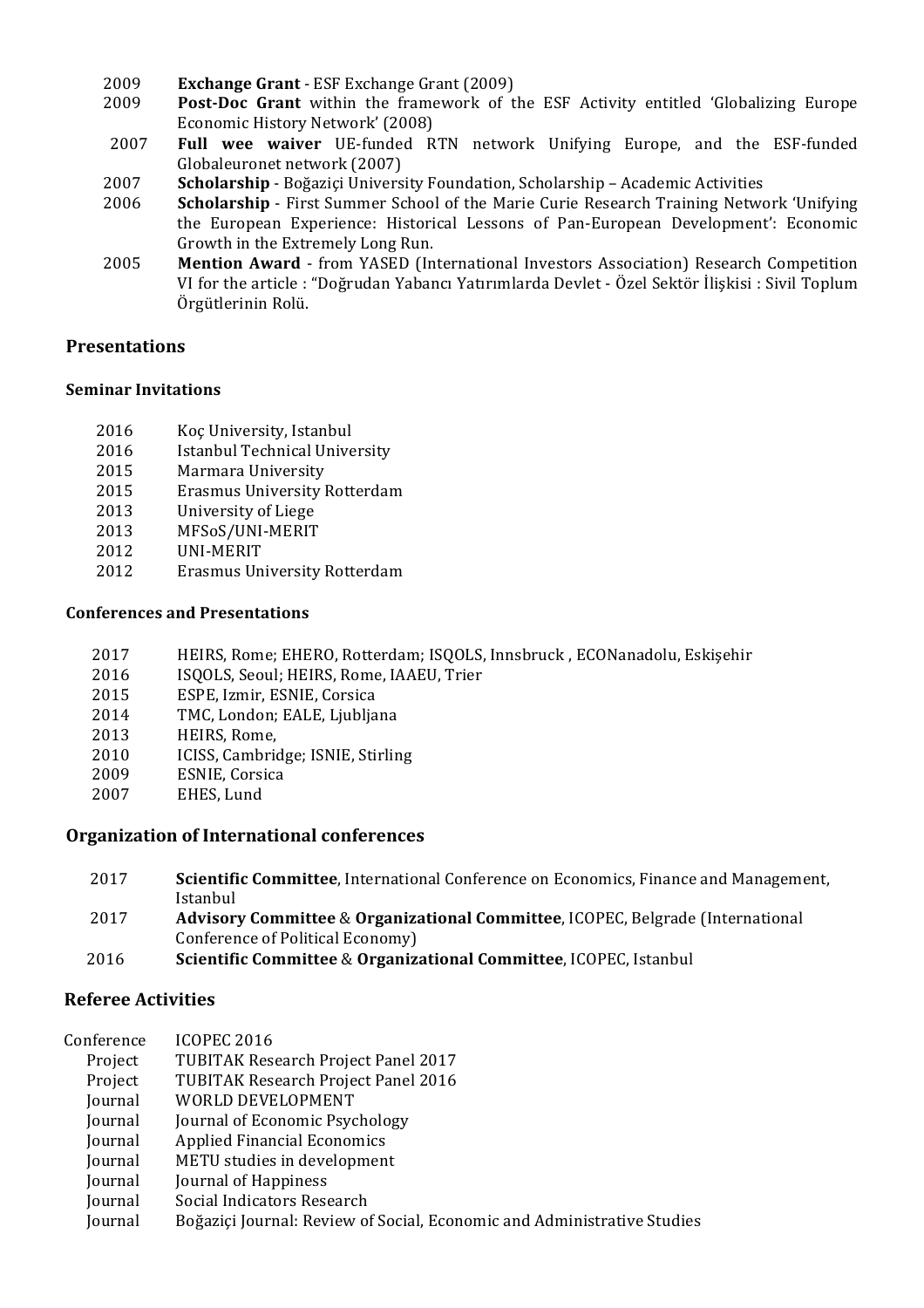# **Memberships**

ISQOLS, ISNIE, Ronald Coase Institute Alumni, EALE

### **Teaching Experience**

| 2017 | <b>Undergrad: Macroeconomics I-II, Behavioral Economics</b>                                     |
|------|-------------------------------------------------------------------------------------------------|
|      | Graduate: Microeconomics (M.A.), Microeconomic Analysis (Ph.D.), Monetary Policy (M.A.),        |
|      | Behavioral Finance (M.A.), Behavioral Economics (M.A.), Institutional Economics (Ph.D)          |
| 2016 | <b>Undergrad:</b> Introduction to Economics I-II, Macroeconomics I-II, Behavioral Economics     |
|      | Graduate: Monetary Policy (M.A.), Behavioral Economics (M.A.), Institutional Economics          |
|      | (Ph.D) Behavioral Finance (M.A.)                                                                |
| 2015 | <b>Undergrad:</b> Introduction to Economics I-II, Macroeconomics I-II, Behavioral Economics     |
|      | Graduate: Monetary Policy (M.A.), Behavioral Economics (M.A.), Institutional Economics          |
|      | (Ph.D) Behavioral Finance (M.A.)                                                                |
| 2014 | <b>Undergrad:</b> Introduction to Economics I-II, Macroeconomics I-II, Behavioral Economics     |
|      | <b>Graduate:</b> Monetary Policy (M.A.), Behavioral Economics (M.A.), Behavioral Finance (M.A.) |
| 2013 | <b>Undergrad:</b> Introduction to Economics I-II, Microeconomics, Macroeconomics I-II,          |
|      | Microeconomics (at Maastricht University)                                                       |
|      | Graduate: Behavioral Economics (M.A.)                                                           |
| 2011 | <b>Undergrad:</b> Introduction to Economics I-II, Microeconomics, Macroeconomics                |
| 2010 | <b>Undergrad:</b> Introduction to Economics I-II, Microeconomics, Macroeconomics                |
| 2009 | <b>Undergrad: Macroeconomics</b>                                                                |
|      |                                                                                                 |

#### **Supervisor of PhD students**

- 2017 - today Özge Selvi Yavuz, Marmara University
- 2016 today Gökhan Turgut, Marmara University
- 2014 today Tuğçe Yöntem, Marmara University
- 2013 today Serdar Göcen, Marmara University
- 2013 2015 Dr. Serdar Erdoğan, Marmara University, currently employed at Trakya University, Edirne

# **Articles in Turkish**

- 2006 Dumludag, Doğrudan Yabancı Yatırım Hareketlerinde Yatırım Promosyon Ajanslarının Rolü Türkiye Örneği. Marmara Üniversitesi İİBF Dergisi. No: 6. Vol: 21 2004 Dumludag, D. Küreselleşmeyi 'Büyük Dönüşüm' Üzerinden Okumak. Marmara Üniversitesi İİBF Dergisi. no 1. vol 19 2003 Dumludag, D. Türkiye'de Yabancı Sermaye Yatırımlarının Tarihsel Gelişimi. Toplum ve Bilim. no -. vol 96
- 2002 Dumludag, D. Güney Kore'nin Sanayileşme Sürecinde Devletin Rolü. İktisat Dergisi. no 404.-

# **Books & Chapters in Books (in Turkish)**

- 2015 Dumludag, D. & Gokdemir O, Ruben E, Neyse L, (editors) İktisatta Davranışsal Yaklaşımlar, İmge Kitabevi, Ankara
- 2015 Dumludag, D. & Ruben E "İktisat ve Psikoloji" in the book "İktisatta Davranışsal Yaklaşımlar"
- 2015 Dumludag, D and Veenhoven, R. "İktisat ve Mutluluk" in the book "İktisatta Davranışsal Yaklaşımlar"
- 2014 Dumludag, D & Aysan, A.F. (editors) Kalkınmada Yeni Yaklaşımlar. İmge Kitabevi Ankara
- 2014 Dumludag, D. Kurumlar, Kurumsal Değişim ve Ekonomik Kalkınma. Kalkınmada Yeni Yaklaşımlar. Dumludağ, D. & Aysan, A. F. (Ed) İmge Kitabevi (pp15-37). Ankara